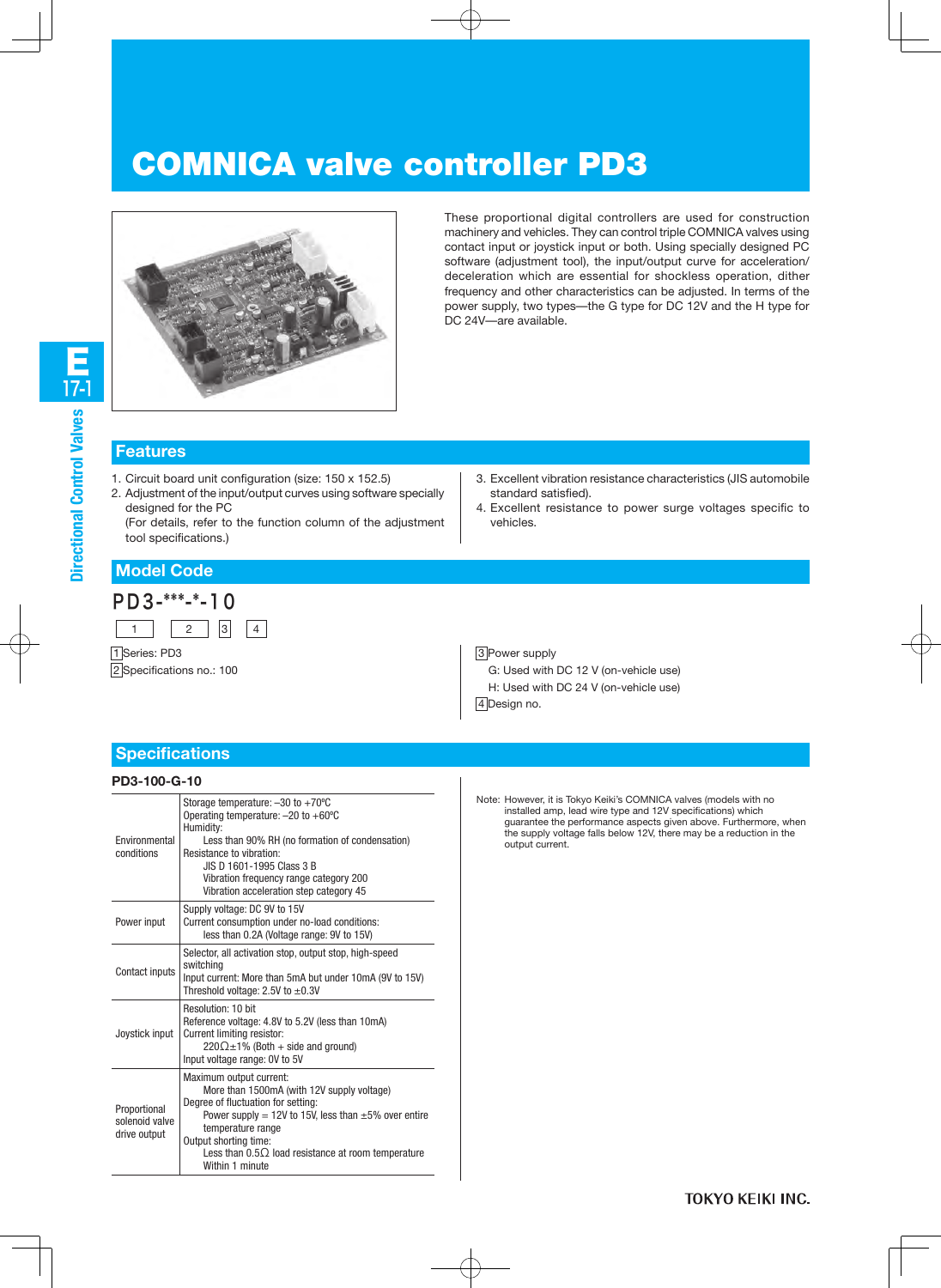#### **PD3-100-H-10**

| Fnvironmental<br>conditions                    | Storage temperature: $-30$ to $+70^{\circ}$ C<br>Operating temperature: $-20$ to $+60^{\circ}$ C<br>Humidity:<br>Less than 90% RH (no formation of condensation)<br>Resistance to vibration: JIS D 1601-1995 Class 3B<br>Vibration frequency range category 200<br>Vibration acceleration step category 45 |
|------------------------------------------------|------------------------------------------------------------------------------------------------------------------------------------------------------------------------------------------------------------------------------------------------------------------------------------------------------------|
| Power input                                    | Supply voltage: DC 18V to 30V<br>Current consumption under no-load conditions:<br>less than 0.2A (Voltage range: 18V to 30V)                                                                                                                                                                               |
| Contact inputs                                 | Selector, all activation stop, output stop, high-speed<br>switching<br>Input current: 5mA to 10mA (18V to 30V)<br>Threshold voltage: 8V to $\pm$ 1V                                                                                                                                                        |
| Joystick input                                 | Resolution: 10 bit<br>Reference voltage: 4.8V to 5.2V (less than 10mA)<br>Current limiting resistor:<br>$220\Omega \pm 1\%$ (Both + side and ground)<br>Input voltage range: 0V to 5V                                                                                                                      |
| Proportional<br>solenoid valve<br>drive output | Maximum output current:<br>More than 1500mA (with 24V supply voltage)<br>Degree of fluctuation for setting:<br>Power supply = 24V to 30V, less than $\pm 5\%$ over entire<br>temperature range<br>Output shorting time:<br>Less than $0.5\Omega$ load resistance at room temperature<br>Within 1 minute    |

Note: However, it is Tokyo Keiki's COMNICA valves (models with no installed amp, lead wire type and 24V specifications) which guarantee the performance aspects given above. Furthermore, when the supply voltage falls below 24V, there may be a reduction in the output current.

#### **Description of pin functions**

| Signal         | Function                                                                                                                  |
|----------------|---------------------------------------------------------------------------------------------------------------------------|
| $D101 \sim 06$ | VH/VL1 to VL6 output command inputs<br>DI01 corresponds to VH/VL1  DI06 corresponds to VH/VL6.                            |
| $D107 \sim 12$ | VH/VL1 to VL6 output prohibit inputs<br>DI07 corresponds to VH/VL1  DI12 corresponds to VH/VL6.                           |
| $DI13 \sim 15$ | VH/VL1 to VL6 output current high/low switching inputs<br>DI13 corresponds to VH/VL1&2  DI15 corresponds to VH/<br>VL5&6. |
| DI16           | Enabled with all output enable signals and 24V input                                                                      |
| AI1 $\sim$ 3   | Joystick (potentiometer) inputs<br>Al1 corresponds to VH/VL1&2  Al3 corresponds to VH/VL5&6.                              |

#### **Adjustment tool**

| Operating<br>environment |                                  | • Operating system supported<br>Windows95/98<br>$\bullet$ PC<br>DOS/V compatible machine compliant with OADG<br>CPI I Intel MMX<br>Pentium 166 MHz or faster<br>• Memory<br>64 MBytes or more                                                                                                                                                                                                                                                                                                                |
|--------------------------|----------------------------------|--------------------------------------------------------------------------------------------------------------------------------------------------------------------------------------------------------------------------------------------------------------------------------------------------------------------------------------------------------------------------------------------------------------------------------------------------------------------------------------------------------------|
| Function                 | (1) Setting<br>functions         | • Output gain and offset settings<br>It is possible to set the output current offset and output<br>current slope (output gain) that match the output current<br>range in which the proportional control valves operate.<br>• Dither frequency setting<br>It is possible to set the dither frequency common to all the<br>channels.<br>• Setting of output current control range at the joystick input<br>amount<br>It is possible to set the output current that matches the<br>input range of the joystick. |
|                          | (2) Remote<br>output<br>function | Regardless of the contact inputs or joystick inputs, the output<br>current can be set directly from the PC, and the proportional<br>control valves can be activated experimentally even when<br>there is no input device.                                                                                                                                                                                                                                                                                    |
|                          | (3) Monitor<br>function          | The contact inputs, joystick inputs, supply voltage status,<br>output current settings, etc. can be displayed to support<br>debugging work in the system.                                                                                                                                                                                                                                                                                                                                                    |

Note: The serial communication port (RS-232C) is used for the adjustment tool so provide a PC which is equipped with this kind of port.

#### **Block diagram of switch mode operations (PD3-100-H-10)**



Note: •The block diagram presented above is a reference example for the H type. •There is no compatibility in the signals between the G type and H type so do not use the connections shown above for the G type.